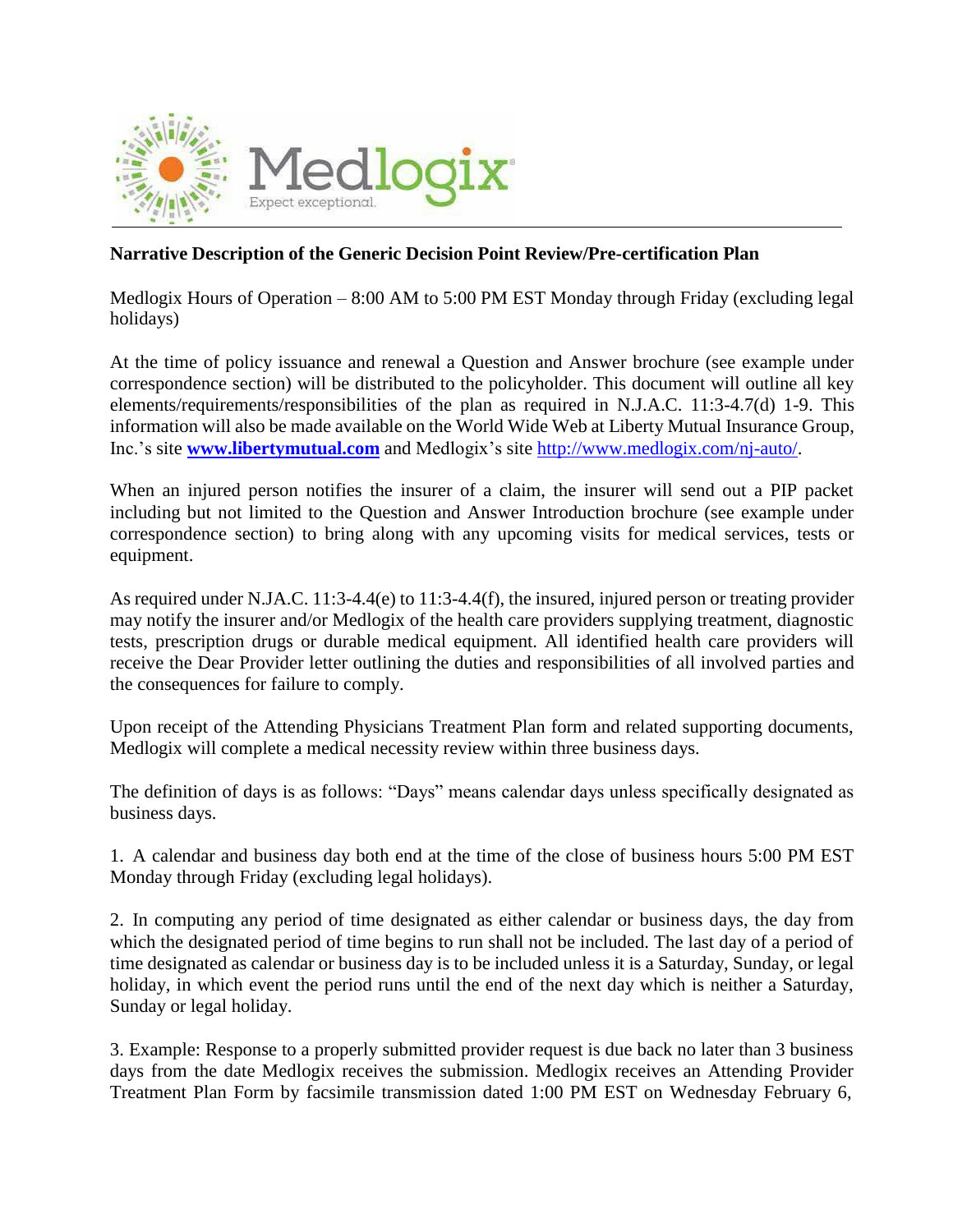2013. Day one of the 3-business day period is Thursday, February 7, 2013. Since the 3<sup>rd</sup> day would be Saturday, February 9, 2013, Medlogix's decision is due no later than close of business Monday, February 11, 2013.

Medlogix will communicate the findings (administrative non-certification, approval, modification or denial) to the requesting health care provider and injured person or his or her designee on a Care Plan Evaluation letter.

## **Denials of decision point review and pre-certification requests on the basis of medical necessity shall be the determination of a physician. In the case of treatment prescribed by a dentist, the denial shall be by a dentist.**

If the need arises for Medlogix to utilize an independent medical exam during the decision point review/pre-certification process, the guidelines in accordance to 11:3-4.7(e) 1-7 will be followed. This includes but is not limited to: prior notification to the injured person or his or her designee, scheduling the exam within seven calendar days of the receipt of the attending physicians treatment plan (unless the injured person agrees to extend the time period) through a detailed scheduling letter sent to the injured person or his or her designee, having the exam conducted by a provider in the same discipline, scheduling the exam at a location reasonably convenient to the injured person, and providing notification of the decision within three business days after attendance of the exam on a Care Plan Evaluation letter. If the examining provider prepares a written report concerning the examination, the injured person, or his or her designee shall be entitled to a copy upon written request.

**If the Injured Party/Examinee cannot attend a scheduled examination,** CSG Medlogix **must be contacted at least three (3) business days prior to the scheduled examination by phone @ (877) 258-CERT (2378, fax @ (856) 910-2501, or in writing @ 300 American Metro Blvd., Suite 170, Hamilton, NJ 08619, ATTN.: Pre-Certification Department. The examinee is required to supply proper photo identification to the examining provider and, if the examinee is non-English speaking, then an English speaking interpreter must accompany the examinee (Interpreter fees and costs are not compensable or reimbursable.). The examinee/designee must provide all pertinent medical records and diagnostic studies/tests available before, or at the time, of the examination. In addition, the examinee must cooperate fully with the examining physician and may be asked to bring specific prescribed durable medical equipment items to the examination. Failure to comply with any of the provisions as stated in this paragraph will be considered an unexcused absence to attend the scheduled exam.**

If the injured person has more than one unexcused failures to attend the scheduled exam, notification will be immediately sent (on a Care Plan Evaluation letter) to the injured person or his or her designee, and all providers treating the injured person for the diagnosis (and related diagnosis) contained in the attending physicians treatment plan form. The notification will place the injured person on notice that all treatment, diagnostic testing or durable medical equipment required for the diagnosis (and related diagnosis) contained in the attending physicians treatment plan form will not be reimbursable as a consequence for failure to comply with the plan.

If a treating health care provider fails to submit a request for decision point review/pre-certification or fails to provide clinically supported findings that support the request as outlined in the plan,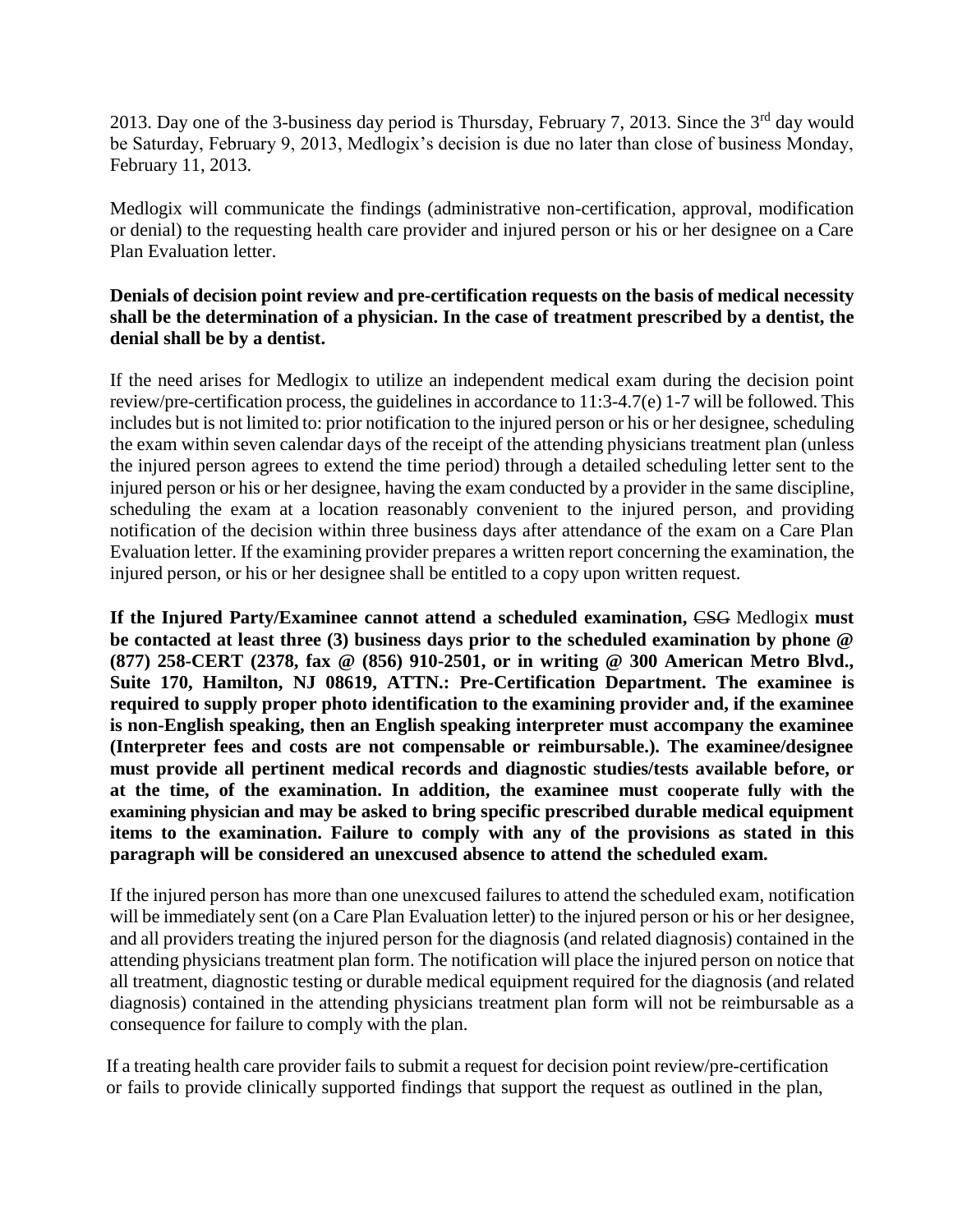payment of medically necessary services will result in co-payment of 50% (in addition to any deductible or co-payment that applies under the policy) of the eligible charge.

If Medlogix fails to respond to a request within three business days, the treating health care provider may continue with the course of care until Medlogix communicates its findings.

A provider can participate in Medlogix's internal appeals process. All appeals must be initiated using the forms established by the New Jersey Department of Banking and Insurance. A copy of these forms can be found on the New Jersey Department of Banking and Insurance website**,** Medlogix's website [http://www.medlogix.com/nj-auto/,](http://www.medlogix.com/nj-auto/) or by contacting Medlogix at (877) 258-CERT (2378).

There are two types of appeals, each with a separate and specific workflow, which will be considered:

**Pre-Service Appeals**: This is an appeal of the denial or modification of a decision point review or precertification request prior to the performance or issuance of the requested medical procedure, treatment, diagnostic test, durable medical equipment, and/or other service on the basis of medical necessity.

For the NEW JERSEY PIP PRE-SERVICE APPEAL FORM, the minimum required information (identified by form section number) is as follows: The key dates (sections 1-2), CLAIM INFORMATION (sections 3-5), PATIENT INFORMATION (sections 6-7 and 9-13), PROVIDER/FACILITY INFORMATION (sections 14-25), DOCUMENTS INCLUDED (section 29 indicated with asterisk), PRE-SERVICE APPEAL ISSUES (sections 30-31, and 32, 33, or 34), and the signature information (sections 35-36).

The New Jersey PIP Pre-Service Appeal Form and any supporting documentation shall be submitted by the provider to Medlogix via fax @ (856) 910-2501 or in writing @ 300 American Metro Blvd., Suite 170, Hamilton, NJ 08619.

A pre-service appeal must be submitted no later than 30 days after receipt of a written denial or modification of requested services. Decisions on pre-service appeals shall be issued by Medlogix or the insurer to the provider who submitted the appeal no later than 14 days after receipt of the pre-service appeal form and any supporting documentation. If it is determined that new information submitted with the appeal requires the need of an expert report or addendum to an expert report (i.e.: Peer Review, Independent Medical Exam, Medical Director Review, etc.) to properly respond to the appeal, an additional 10 days will be added to the response time requirement.

**Post-Service Appeals**: This is an appeal subsequent to the performance or issuance of the services rendered and can include, but is not limited to, bill review issues, payment or nonpayment.

For the NEW JERSEY PIP POST-SERVICE APPEAL FORM the minimum required information (identified by form section number) is as follows: The key dates (sections 1-2), CLAIM INFORMATION (sections 3-5), PATIENT INFORMATION (sections 6-7 and 9-13),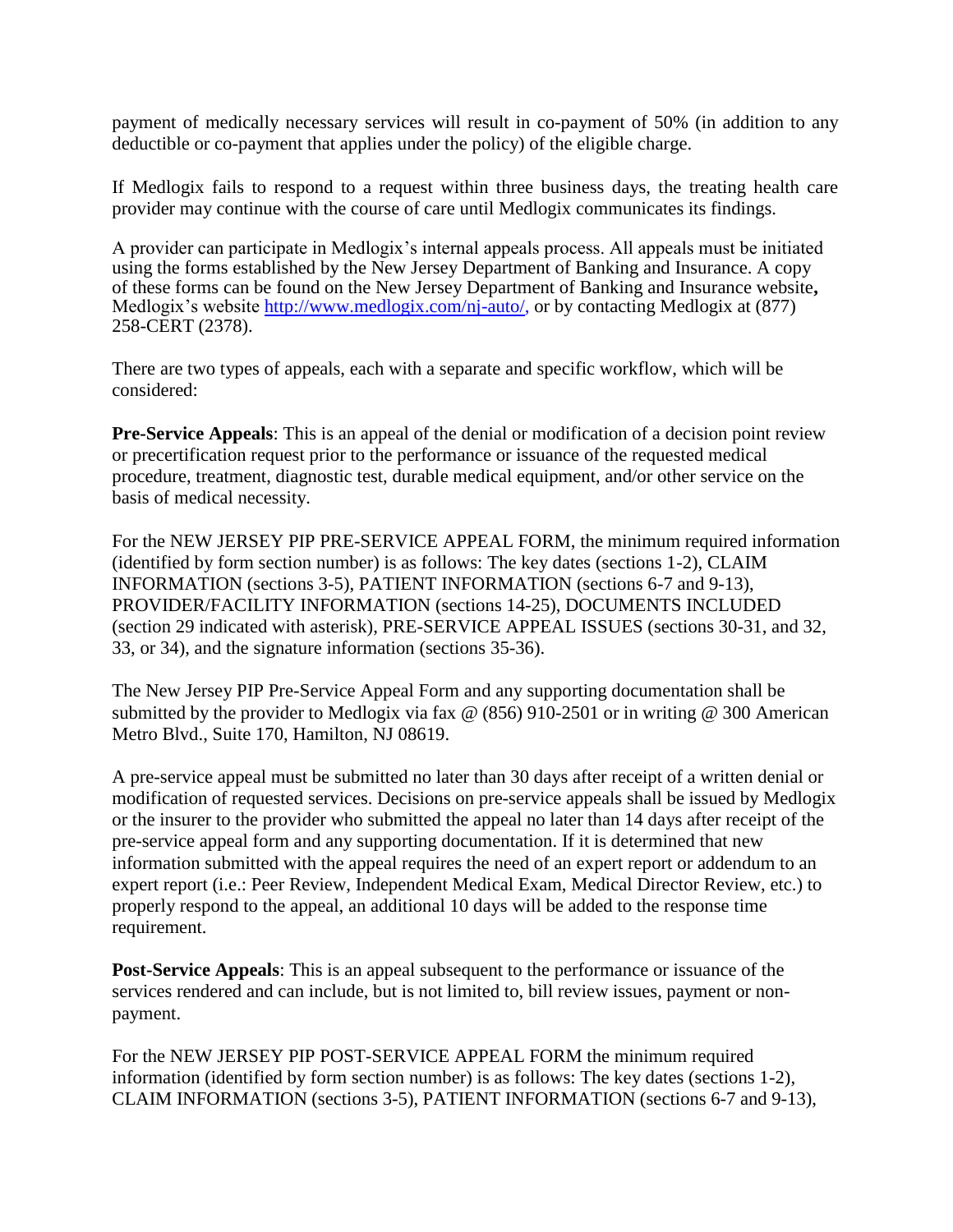PROVIDER/FACILITY INFORMATION (sections 14-25), DOCUMENTS INCLUDED (section 29 indicated with asterisk), POST-SERVICE APPEAL ISSUES (sections 30-31, 33 and/or 38 and 34-36 if completing section 38), and the signature information (sections 39-40).

The New Jersey PIP Post-Service Appeal Form and supporting documentation must be submitted to Safeco or Liberty Mutual Claims in writing at P.O. Box 5014, Scranton, PA 18505-5014.

A post-service appeal shall be submitted at least 45 days prior to initiating alternate dispute resolution pursuant to N.J.A.C. 11:3-5 or filing an action in Superior Court. Decisions on postservice appeals shall be issued by the insurer or Medlogix to the party who submitted the appeal no later than 30 days after receipt of the appeal form and any supporting documentation. If it is determined that new information submitted with the appeal requires the need of an expert report or addendum to an expert report (i.e.: Professional Code Review, Medical Bill Audit Report, UCR Analytical Analysis, etc.) to properly respond to the appeal, an additional 10 days will be added to the response time requirement.

A provider cannot submit a Pre-Service Appeal and then a Post-Service Appeal on the same issue. The preapproval of treatment and reimbursement for that treatment are separate issues.

This Internal Appeal Process provides only one-level of appeal prior to submitting the dispute to alternate dispute resolution or litigation.

Failure to follow the Pre-Service and Post-Service appeal requirements will be considered an incomplete submission and will result in an administrative denial. This incomplete submission and administrative denial does not constitute acceptance of the appeal within the required timeframes for Pre-Service and Post-Service appeals.

Any provider who has accepted an assignment of benefits is required to follow the Internal Appeal Process as described and agrees to exhaust such appeals process prior to submitting any dispute through alternate dispute resolution or litigation. Failure to utilize the Internal Appeal Process as outlined will invalidate any assignment of benefits.

If a claimant, provider, or assignee retains counsel to represent them during the Internal Appeal Process, they do so strictly at their own expense. No reimbursement will be issued for counsel fees or any other costs, regardless of the outcome of the appeal.

In accordance with N.J.A.C. 11:3-4.8(b) the plan includes a voluntary utilization program for:

- 1. Magnetic Resonance Imagery
- 2. Computer Assisted Tomography
- 3. The electro diagnostic tests listed in N.J.A.C. 11:3-4.5(b)1 through 3 except for needle EMGs, H-reflex and nerve conduction velocity (NVC) tests performed together by the treating physician
- 4. Durable medical equipment (including orthotics and prosthetics) with a cost or monthly rental in excess of \$100.00
- 5. Services, equipment or accommodations provided by an ambulatory surgery facility